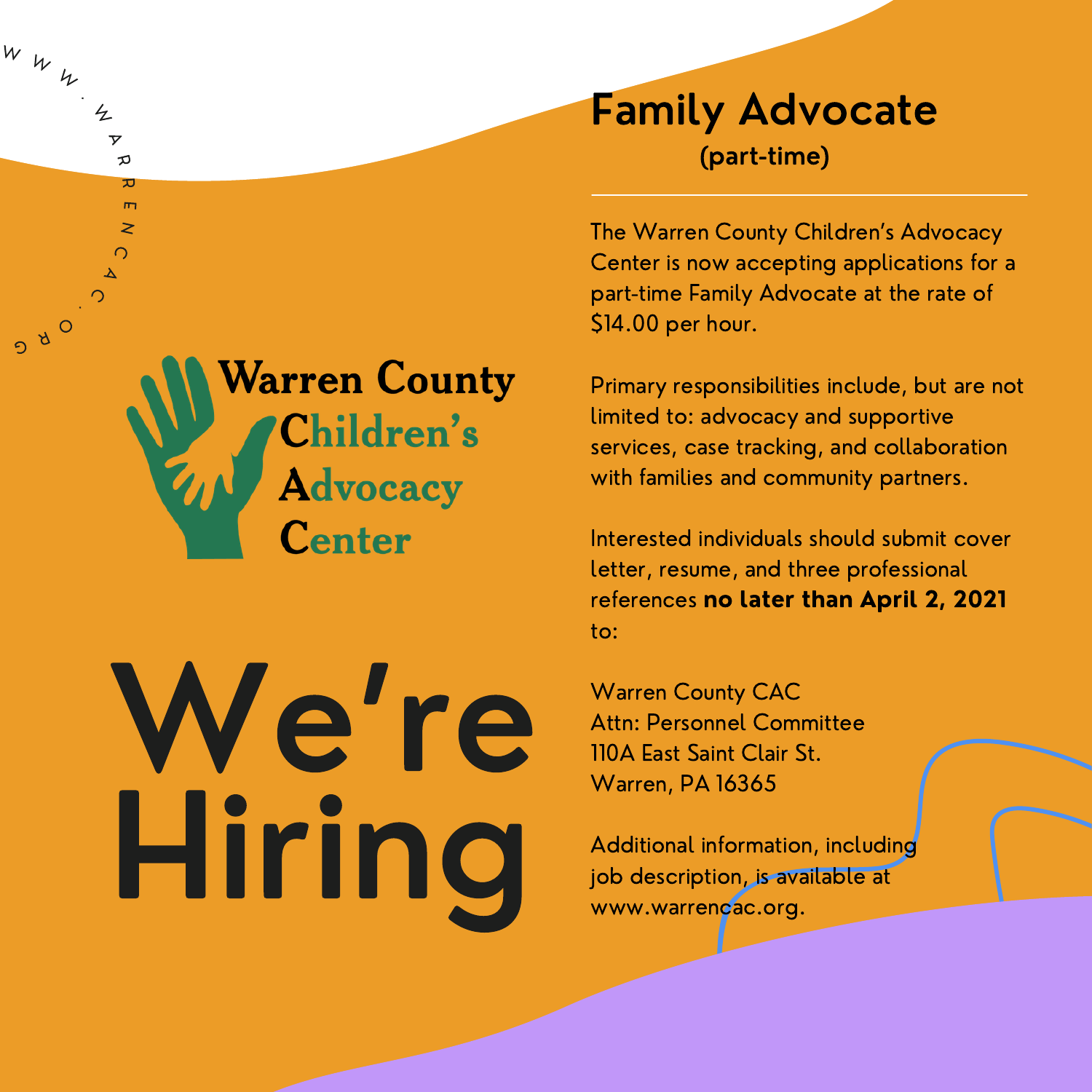

**Warren County Children's Advocacy Center** Family Advocate (part-time)



**JOB TITLE:** Family Advocate (part-time)

**REPORTS TO:** WC-CAC Executive Director

# **POSITION PURPOSE**

The purpose of the Family Advocate is to provide advocacy and supportive services to nonoffending caregivers and children who have been evaluated at the Warren County Children's Advocacy Center for suspected sexual or physical abuse, neglect, witnessing abuse, or other abuse-related trauma. Advocacy and support are continued throughout the life of the case.

The Family Advocate will also be the leader in case-tracking activities, to ensure that families and children are being informed about case-status, and to monitor progress of investigations, treatment, and prosecution as it relates to the unique needs of each case.

## **NATURE AND SCOPE**

This position is subject to Board policies, administrative rules and procedures, department regulations and applicable State and Federal statutes. This position carries no administrative authority or responsibility.

## **ESSENTIAL JOB FUNCTIONS**

- Welcome clients into the Children's Advocacy Center (WC-CAC), complete the intake process with caregivers, and explain what to expect regarding the interview process
- Provide, at minimum: crisis-intervention, emotional support, safety planning and case management throughout the life of the case
- Inform clients about victim/survivor resources available in Warren County, and provide necessary referrals
- Educate caregivers about the dynamics and impact of child abuse, ways to support a child who experienced trauma, self-care for caregivers and the roles of the MDT members in their case
- When needed provide care and supervision of children while caretaker(s) meet with MDT members at the CAC
- Act as a liaison between the client and MDT, and other service agencies that may be involved
- Assess client needs utilizing a trauma-informed, strength-based approach, while honoring client autonomy and agency
- Connect clients with outside resources based on their unique needs
- Contribute to creating a safe, comfortable, and trauma-informed environment for families and the MDT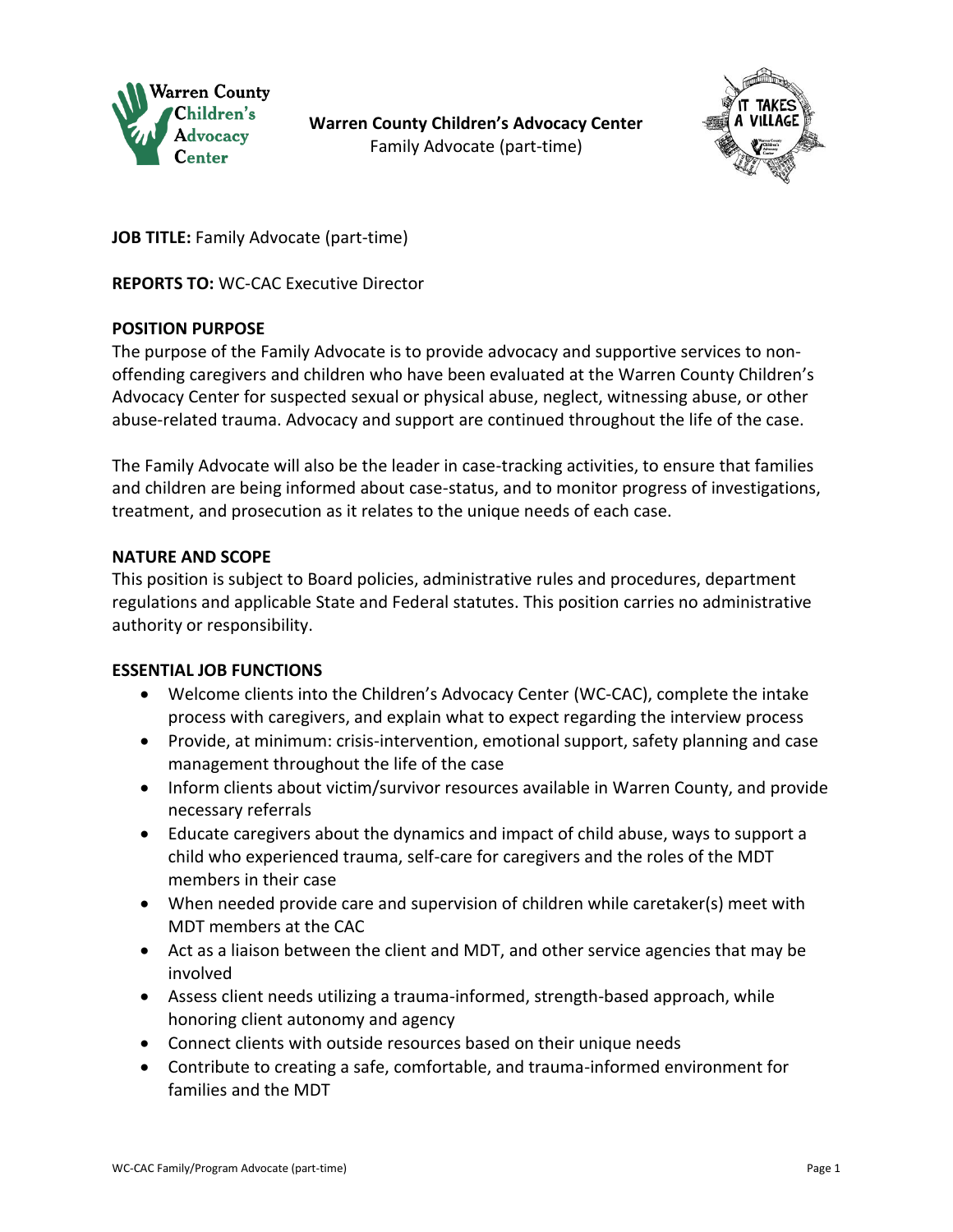- Work collaboratively with community partners
- Enter and maintain all case activities in case-management systems and hard files, in accordance with agency policy and protocol
- Assist with collection of data for reports and case tracking
- Assist in the development of marketing tools and social media activities
- Assist with coordination and facilitation of CAC presentations to various community organizations and audiences
- Maintain order, cleanliness and basic sanitization of the CAC, as needed
- Perform other duties as assigned

# **OTHER JOB FUNCTIONS**

- Attend monthly MDT meetings
- Attend regularly scheduled staff meetings
- Participate in community outreach and education services

# **WORKING CONDITIONS**

Work is performed primarily indoors within an office. Involves sitting, walking and occasional lifting up to 40 pounds. Requires the use of computers, office equipment and driving personal vehicle.

Visitation to offices of health care or social service providers, as well as attendance at evening and weekend activities may be necessary. Position will include working with children and adults who are in highly stressful and emotionally difficult situations.

# **ESSENTIAL SKILLS AND QUALIFICATIONS**

- Support the mission, vision and values of WC-CAC.
- Communicate in an inclusive and collaborative manner.
- Develop trust among co-workers through honesty and fairness.
- Ability to work independently as well as part of a team.
- Adhere to all applicable laws, policies, standards and protocols.
- Maintain strict confidentiality and appropriate handling of sensitive matters and data.
- Be involved in, and supportive of continuous overall improvement of the center.
- Demonstrate professional reliability and adherence to the office schedule that will require some flexibility on occasion.
- Demonstrate a clear understanding of personal boundaries and ability to maintain professional boundaries between clients and staff.
- Ability to model and actively promote positive, nurturing interactions between adults and children at the center.
- Demonstrate knowledge of the dynamics of domestic violence and sexual assault, child abuse, and developmental trauma,
- Demonstrate ability to intervene in unpredictable crisis situations to manage a positive outcome.
- Demonstrate knowledge of community resources for victims of violence and abuse.